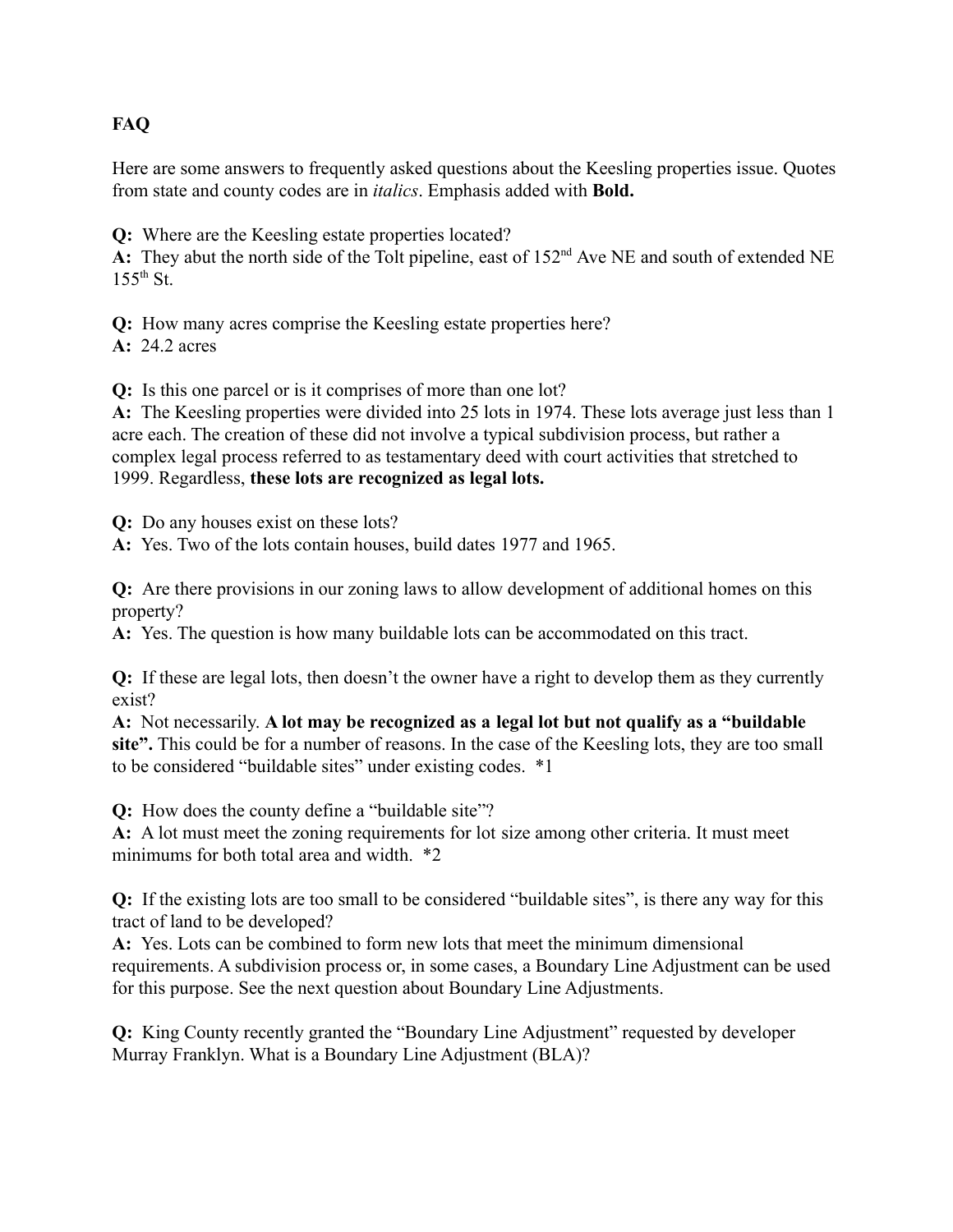**A:** As the name indicates, this is a process where property boundaries may be realigned for a list of reasons. One of these reasons can be to combine small lots to create a lot with dimensions sufficient to qualify as a "buildable site". This process is governed by state and county law.  $*3$ 

**Q:** Why is this BLA being challenged in court?

**A:** First, this BLA creates new lots that are too small to be considered "buildable sites" per the applicable zoning codes. County and state laws stipulate that lots created by a BLA are new lots and new lots must conform to current zoning code requirements. On this point alone, King County Permitting should have denied this request for a BLA. \*4

Second, a BLA cannot be applied to a large number of lots. If we use the threshold for requiring a SEPA analysis as defining a "large number of lots", then the number is 8. The Murray Franklyn proposal exceeds this number, so a BLA cannot be used in this case. SEPA def: *The [State Environmental Policy Act](http://app.leg.wa.gov/rcw/default.aspx?cite=43.21C) (SEPA) process identifies and analyzes environmental impacts associated with governmental decisions. These decisions may be related to issuing permits for private projects, constructing public facilities, or adopting regulations, policies, and plans.*

**Q:** If a BLA cannot be used to adjust more than 8 lots, what process could be used to create buildable sites?

**A:** The normal subdivision process can be applied for this purpose.

**Q:** What size lots does our zoning allow?

**A:** The zoning on Hollywood Hill is RA-2.5. This means that the maximum density is 1 house per 5 acres and the minimum lot size is 1.87 acres.

For example, a 20 acre parcel could be divided into 4 lots (4 lots x 5 acres/lot = 20 acres). Or it could be divided into 4 lots of different sizes, say 2 lots at 3 acres each and 2 lots of 7 acres each. Or, there could be 4 minimum sized lots 1.87 acres with the balance of the tract dedicated as permanent open space. Etc.

While we are not certain that the 5 acre maximum density stipulation would apply to Keesling, certainly the minimum lot size of 1.87 acres should be applied for a BLA to pass muster. The Murray Franklyn BLA lot sizes average under 1 acre each. Therefore, King County Permitting should have denied this proposal.

**Q:** If these lots were legal when they were created, doesn't the owner have some sort of "grandfathered right" to develop them?

**A:** No. The concept of being "grandfathered" is often misconstrued. Here is how it works.

- The proper term for a "**grandfathered use**" is a "**legal non-conforming use**". This **relates to a pre-existing use** that was in place and legal at the time zoning code changes occurred that would no longer allow that use. Since it was legal when it was established, the use may continue. Examples of a "grandfathered use" is the Woodinville Athletic Club. Residential examples include a house situated on a lot that is smaller than a new zoning code would allow. Many examples exist on Hollywood Hill (any house on a lot less that 1.87 acres).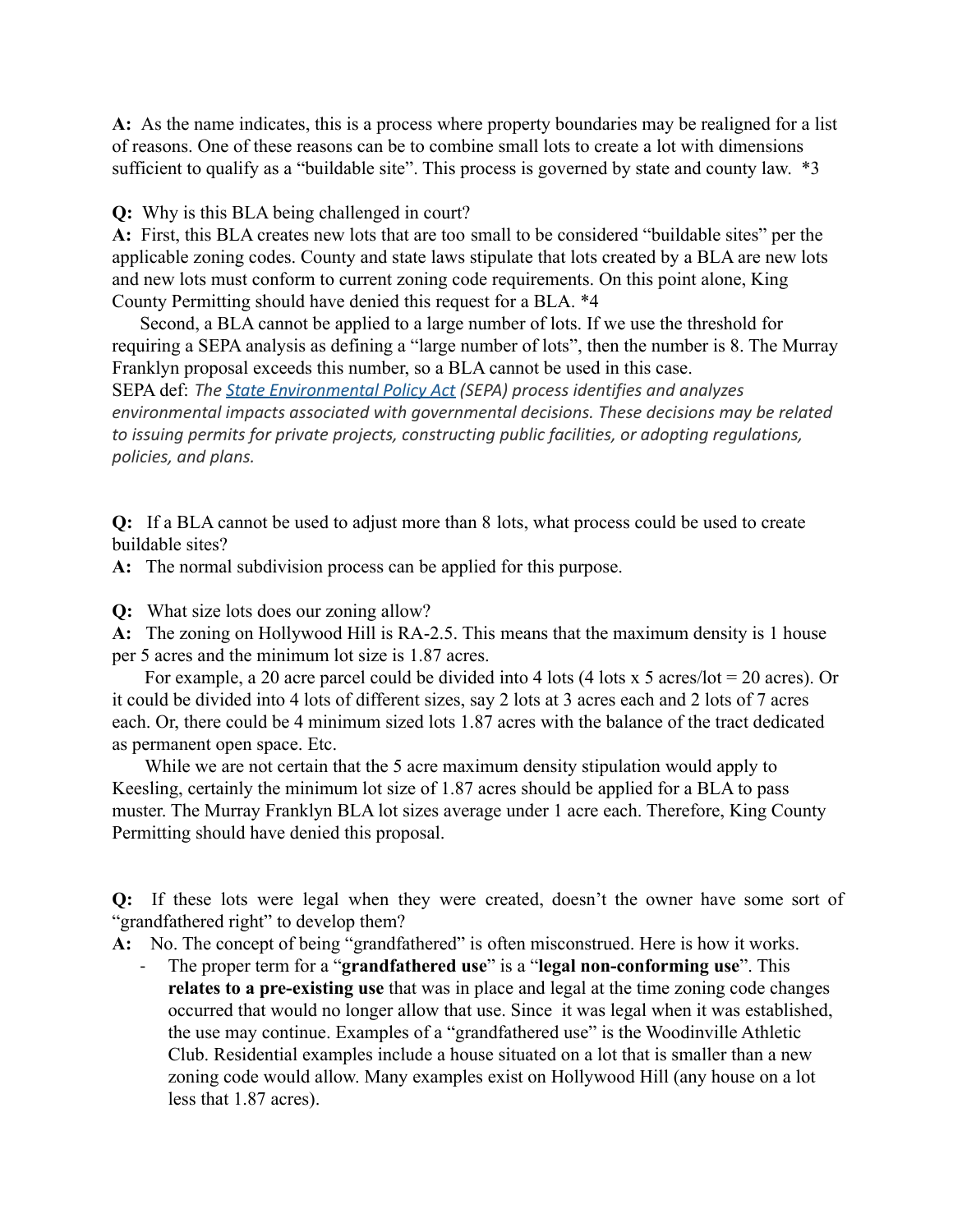- **Vesting** differs from "grandfathering" as vesting is **applied to an activity that has not yet occurred** when a zoning code change occurs that would no longer allow it. In these cases, there is generally a defined period of time after the change during which a party may, for instance, exercise a pre-existing building permit or build on a lot that met the previous standards but is no longer big enough under new codes. The end of the vesting period is often referred to as the sunset date.

**Q**: So, doesn't the Keesling estate have a "vested" right to develop their existing legal lots? **A:** No. Testamentary lots such as the Keesling estate's do not carry the same vesting provisions as lots that were created by subdivision, which would in any case have expired (sunset) after 6 years. Instead, testamentary lots are specifically addressed as being required to meet minimum lot area requirements for their underlying zoning. \*1

**Q:** Could the county issue a variance for these properties?

**A:** No. A variance could not be issued for at least one reason – a variance cannot allow the creation of lots that exceed the permitted density by more than 10%. The density provision applied to our zoning, RA-2.5, is a minimum of 5 acres per lot. \*5

### **References**

**\*1.** Here is what King County's codes have to say about legal lots vs buildable sites:

#### *19A.08.070 Determining and maintaining legal status of a lot.*

*E. The department's determination* (that a lot is legal) *shall not be construed as a guarantee that the lot constitutes a building site as defined in K.C.C. 19A.04.060. Testamentary lots created after December 31, 1999, and before January 1, 2019, are exempt from meeting the minimum lot area requirements in K.C.C. 21A.12.030 and 21A.12.040 for the applicable zoning district, if all other federal, state and local statutes and regulations are met. All other testamentary lots shall be required to meet all federal, state and local statutes and regulations, including minimum lot area requirements in K.C.C. 21A.12.030 and 21A.12.040.* (The Keesling lots fall under this highlighted "other testamentary lots" category)

Supporting this, here is King County's response to the Keesling attorney dated Nov 1, 1999 (ref DDES file # L99M3031, the "subdivision exemption"). The letter explicitly states the following:

"Recognition of the property as a separate lot is not to be regarded as a commitment of any sort by *King County that the lots in their present state are suitable for development under applicable King County ordinances. Any application for development approval will be reviewed under the ordinances and laws in effect at that time."*

*A. Capable of being developed under current federal, state, and local statutes, including zoning and use provisions, dimensional standards, minimum lot area, minimum lot area for construction, minimum lot width, shoreline master program provisions, critical area provisions and health and safety*

<sup>\*2 19</sup>A.04.060 Building site. Building site: an area of land, consisting of one or more lots or portions of *lots, that is:*